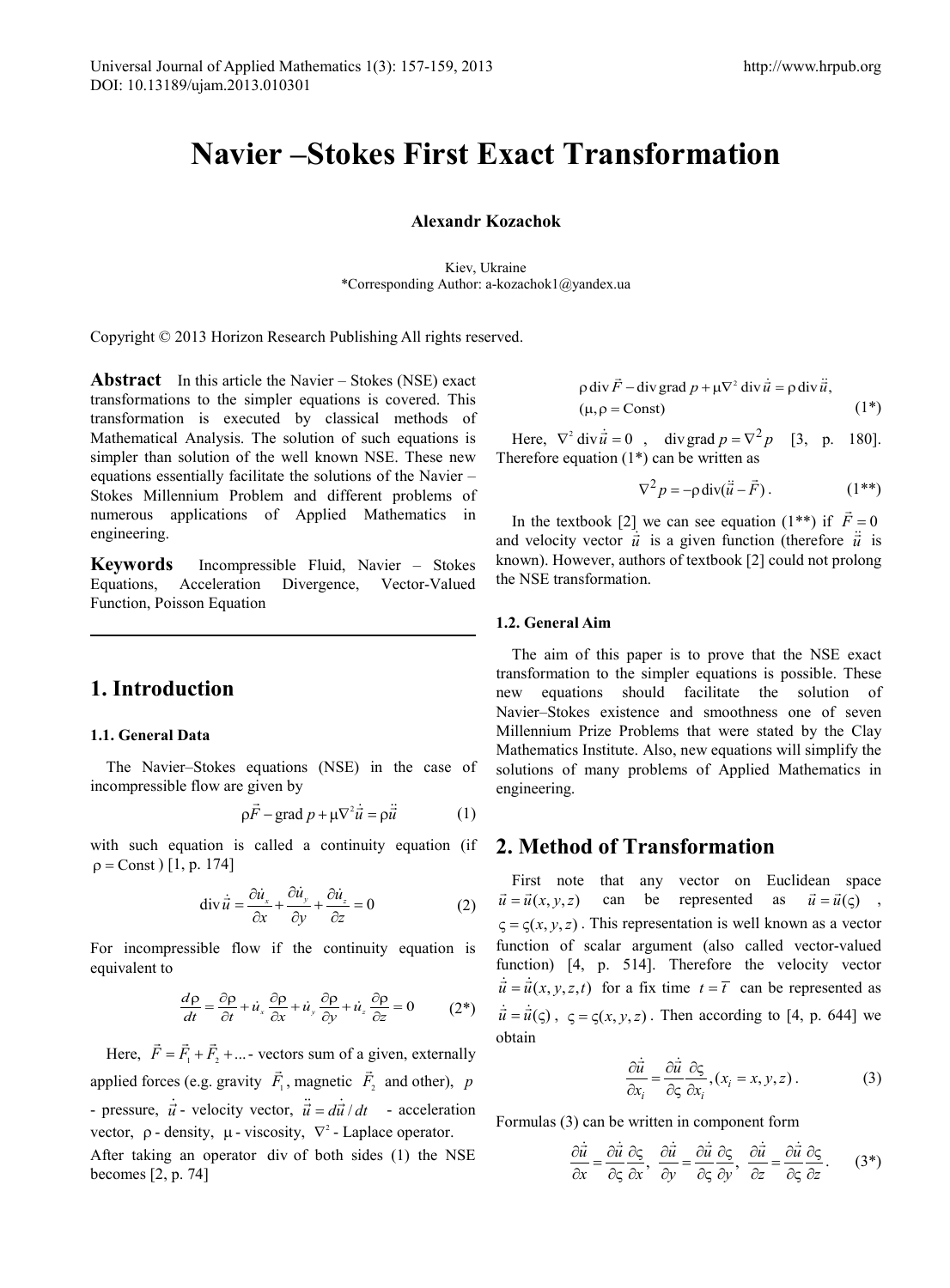Note that formulas (3\*) also well known as chain rule. They can be written explicitly concerning of a common factor  $\frac{\partial \vec{u}}{\partial \varsigma}$  $\dot{\vec{u}}$ . Therefore this common factor can be eliminated

after usual transformations. As a result we have

$$
\frac{\partial \dot{\vec{u}}}{\partial x_i} = \frac{\partial \dot{\vec{u}}}{\partial x_j} \frac{\partial \zeta}{\partial \zeta} \frac{\partial x_i}{\partial x_j}.
$$
 (4)

In component form formulas (4) can be written so

$$
\frac{\partial \dot{u}_x}{\partial x_i} = \frac{\partial \dot{u}_x}{\partial x_j} \frac{\partial \zeta / \partial x_i}{\partial \zeta / \partial x_j}, \quad \frac{\partial \dot{u}_y}{\partial x_i} = \frac{\partial \dot{u}_y}{\partial x_j} \frac{\partial \zeta / \partial x_i}{\partial \zeta / \partial x_j},
$$
\n
$$
\frac{\partial \dot{u}_z}{\partial x_i} = \frac{\partial \dot{u}_z}{\partial x_j} \frac{\partial \zeta / \partial x_i}{\partial \zeta / \partial x_j}
$$
\n(5)

Note that relations (5) can be written explicitly concerning of another common factor  $\frac{\partial \zeta / \partial x_i}{\partial x_i}$ *j x x*  $\frac{\partial \varsigma / \partial x_i}{\partial \varsigma / \partial x_i}$ . Therefore this common factor can be eliminated. Thus

$$
\frac{\partial \dot{u}_x}{\partial x_i} \frac{\partial \dot{u}_y}{\partial x_j} = \frac{\partial \dot{u}_x}{\partial x_j} \frac{\partial \dot{u}_y}{\partial x_i}, \quad \frac{\partial \dot{u}_x}{\partial x_i} \frac{\partial \dot{u}_z}{\partial x_j} = \frac{\partial \dot{u}_x}{\partial x_j} \frac{\partial \dot{u}_z}{\partial x_i},
$$
\n
$$
\frac{\partial \dot{u}_y}{\partial x_i} \frac{\partial \dot{u}_z}{\partial x_j} = \frac{\partial \dot{u}_y}{\partial x_j} \frac{\partial \dot{u}_z}{\partial x_i}.
$$
\n(5\*)

Important note (extraordinary). Formulas (5\*) means that we can not receive true solutions of any vector equations without these additional equalities. Therefore all solutions of the NSE and other vector PDE should satisfy these requirements.

# **3. NSE Exact Transformations**

#### **3.1. Transformations of Acceleration Divergence**

The acceleration vector components  $\ddot{u}_i$  can be written as follows from  $[1, p. 39]$ 

$$
\ddot{u}_x = \frac{d\dot{u}_x}{dt} = \frac{\partial \dot{u}_x}{\partial t} + \dot{u}_x \frac{\partial \dot{u}_x}{\partial x} + \dot{u}_y \frac{\partial \dot{u}_x}{\partial y} + \dot{u}_z \frac{\partial \dot{u}_x}{\partial z},
$$
\n
$$
\ddot{u}_y = \frac{d\dot{u}_y}{dt} = \frac{\partial \dot{u}_y}{\partial t} + \dot{u}_x \frac{\partial \dot{u}_y}{\partial x} + \dot{u}_y \frac{\partial \dot{u}_y}{\partial y} + \dot{u}_z \frac{\partial \dot{u}_y}{\partial z}, \quad (6)
$$
\n
$$
\ddot{u}_z = \frac{d\dot{u}_z}{dt} = \frac{\partial \dot{u}_z}{\partial t} + \dot{u}_x \frac{\partial \dot{u}_z}{\partial x} + \dot{u}_y \frac{\partial \dot{u}_z}{\partial y} + \dot{u}_z \frac{\partial \dot{u}_z}{\partial z}.
$$

After taking an operator div we obtain

$$
\begin{split}\n\text{div}\,\ddot{\vec{u}} &= \frac{\partial \ddot{u}_x}{\partial x} + \frac{\partial \ddot{u}_y}{\partial y} + \frac{\partial \ddot{u}_z}{\partial z} = \frac{\partial}{\partial t} \text{div}\,\dot{\vec{u}} + \dot{u}_x \frac{\partial}{\partial x} \text{div}\,\dot{\vec{u}} + \\
\dot{u}_y \frac{\partial}{\partial y} \text{div}\,\dot{\vec{u}} + \dot{u}_z \frac{\partial}{\partial z} \text{div}\,\dot{\vec{u}} + \left(\frac{\partial \dot{u}_x}{\partial x}\right)^2 + \left(\frac{\partial \dot{u}_y}{\partial y}\right)^2 + \left(\frac{\partial \dot{u}_z}{\partial z}\right)^2 \\
+ 2 \left(\frac{\partial \dot{u}_x}{\partial y} \frac{\partial \dot{u}_y}{\partial x} + \frac{\partial \dot{u}_y}{\partial z} \frac{\partial \dot{u}_z}{\partial y} + \frac{\partial \dot{u}_x}{\partial z} \frac{\partial \dot{u}_z}{\partial x}\right).\n\end{split}
$$

This formula can be written as

$$
\operatorname{div} \ddot{\vec{u}} = \frac{d}{dt} \operatorname{div} \dot{\vec{u}} + (\operatorname{div} \dot{\vec{u}})^2 \tag{7}
$$

if and only if this equality is true

$$
\left(\frac{\partial \dot{u}_x}{\partial x}\right)^2 + \left(\frac{\partial \dot{u}_y}{\partial y}\right)^2 + \left(\frac{\partial \dot{u}_z}{\partial z}\right)^2 +
$$
  
2
$$
\left(\frac{\partial \dot{u}_x}{\partial y}\frac{\partial \dot{u}_y}{\partial x} + \frac{\partial \dot{u}_y}{\partial z}\frac{\partial \dot{u}_z}{\partial y} + \frac{\partial \dot{u}_x}{\partial z}\frac{\partial \dot{u}_z}{\partial x}\right) = (\text{div}\,\vec{u})^2
$$
 (7\*)

The equality (7\*) requires such equality

$$
\frac{\partial \dot{u}_x}{\partial y} \frac{\partial \dot{u}_y}{\partial x} + \frac{\partial \dot{u}_y}{\partial z} \frac{\partial \dot{u}_z}{\partial y} + \frac{\partial \dot{u}_x}{\partial z} \frac{\partial \dot{u}_z}{\partial x} =
$$
\n
$$
\frac{\partial \dot{u}_x}{\partial x} \frac{\partial \dot{u}_y}{\partial y} + \frac{\partial \dot{u}_y}{\partial y} \frac{\partial \dot{u}_z}{\partial z} + \frac{\partial \dot{u}_x}{\partial x} \frac{\partial \dot{u}_z}{\partial z}
$$
\n(7<sup>\*\*</sup>)

Let's substitute  $x_i = x, y, z, (x_i \neq x_i)$  into (5<sup>\*</sup>). Finally, we obtain

$$
\frac{\partial \dot{u}_x}{\partial x} \frac{\partial \dot{u}_y}{\partial y} = \frac{\partial \dot{u}_x}{\partial y} \frac{\partial \dot{u}_y}{\partial x}, \frac{\partial \dot{u}_x}{\partial x} \frac{\partial \dot{u}_z}{\partial z} = \frac{\partial \dot{u}_x}{\partial z} \frac{\partial \dot{u}_z}{\partial x},
$$
\n
$$
\frac{\partial \dot{u}_y}{\partial y} \frac{\partial \dot{u}_z}{\partial z} = \frac{\partial \dot{u}_y}{\partial z} \frac{\partial \dot{u}_z}{\partial y}
$$
\n(8)

Note that the presence of (8) are necessary conditions for equalities  $(7^*)$  and  $(7^{**})$ . In that case we can receive equations (7). But below (in 3.2) we will show that equations (7) can be obtained by another way.

#### **3.2. NSE Transformation**

From (7) we can see that  $div \frac{\vec{u}}{u} = 0$  if  $div \frac{\vec{u}}{u} = 0$ . In that case formula (1\*\*) can be conversed to a Poisson equation

$$
\nabla^2 p = \rho \operatorname{div} \vec{F}
$$

Therefore  $\nabla^2 p = 0$  if div  $\vec{F} = 0$ . Now we can eliminate the pressure *P* by taking operator  $\nabla^2$  of both sides of equations (1). After these transformations the NSE can be written as (if  $div \vec{F} = 0$ )

$$
\nabla^2 \left( \mu \nabla^2 \dot{u}_i - \rho (\dot{u}_i - F_i) \right) = 0. \tag{9}
$$

.

After notation

$$
\dot{u}_i = \int \ddot{u}_i dt \tag{10}
$$

we obtain the following general equations for incompressible fluids if div  $\vec{F} = 0$ ,  $\rho =$ Const

$$
\nabla^2 p = 0, \quad \nabla^2 \left( \mathbf{v} \nabla^2 \int \ddot{u}_i dt - (\ddot{u}_i - F_i) \right) = 0,
$$
  
\n
$$
\mathbf{v} = \frac{\mu}{\rho}, \quad (i = 1, 2, 3).
$$
 (11)

### **3.3. Proof of Equation (7) from the Point of View of Continuum Mechanics**